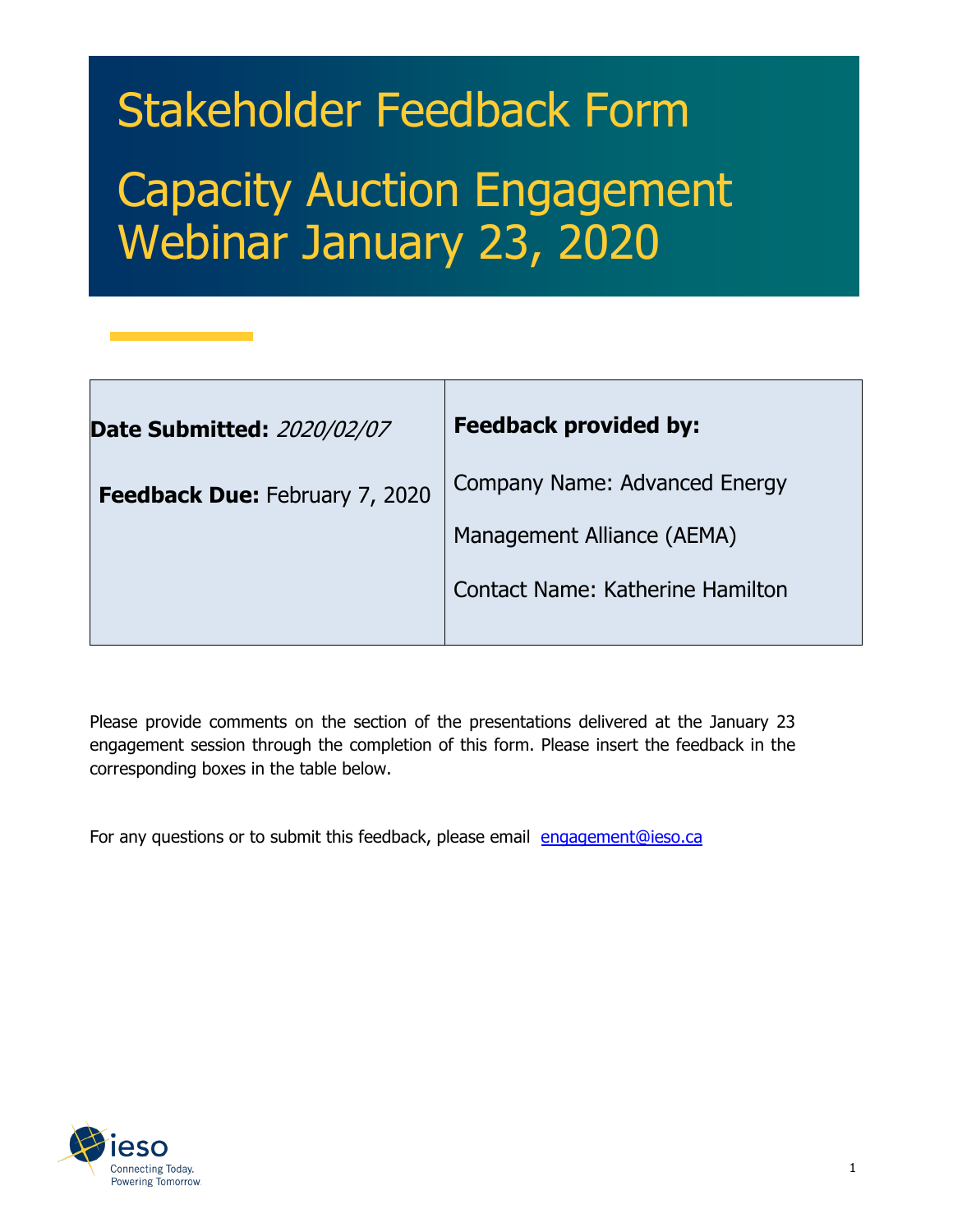## IESO Engagement - Feedback from the January 23 Capacity Auction webinar:

#### **June 2020 Capacity Auction**

|                                                | <b>Stakeholder Comments</b> |
|------------------------------------------------|-----------------------------|
| Proposed rules<br>amendments and next<br>steps |                             |
|                                                |                             |

**General Comments:**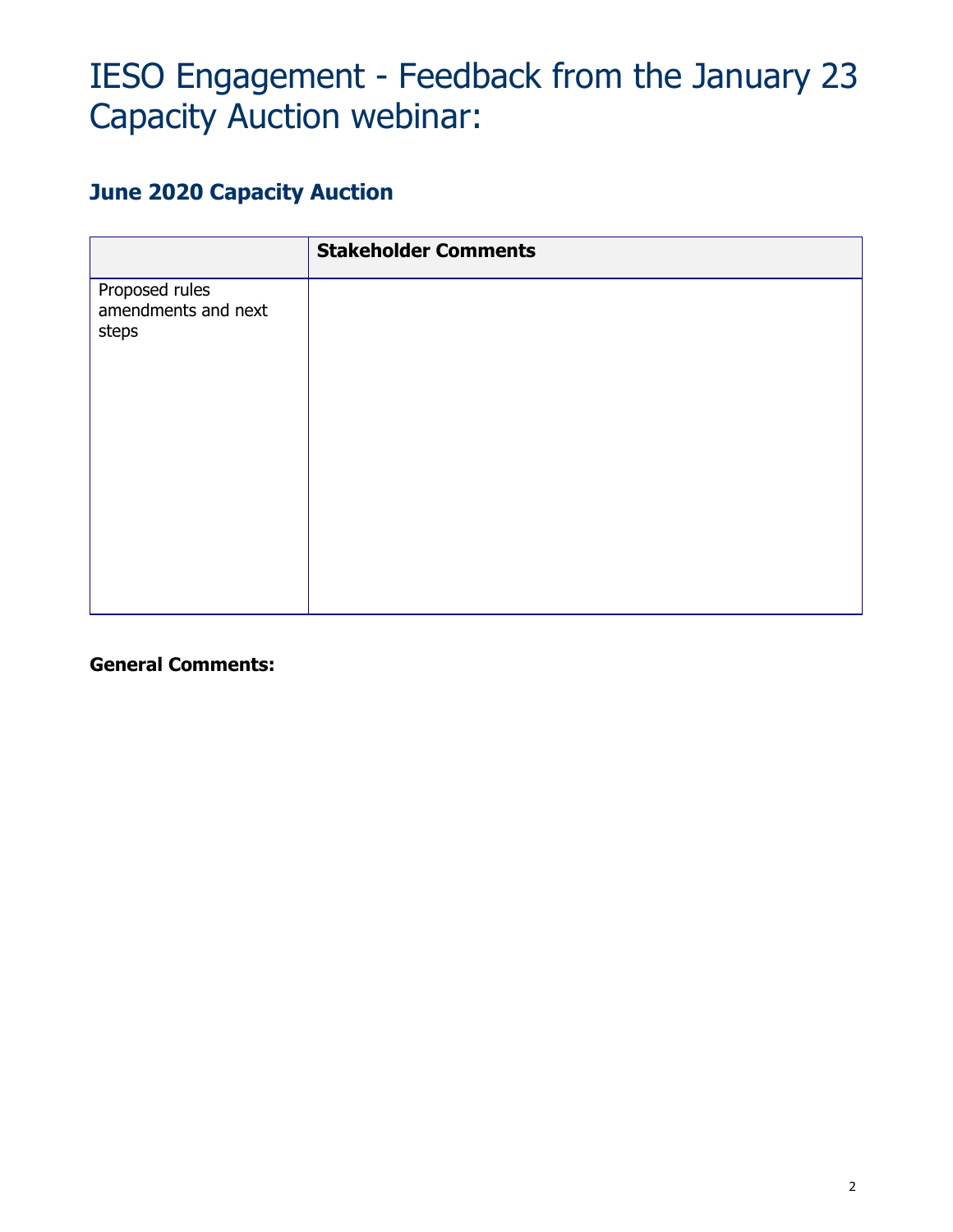### **December 2020 Capacity Auction**

| <b>Topic</b>                                                                | <b>Stakeholder Comments</b>                                                                                                                                                                                                                                                                                                                                                                                                |
|-----------------------------------------------------------------------------|----------------------------------------------------------------------------------------------------------------------------------------------------------------------------------------------------------------------------------------------------------------------------------------------------------------------------------------------------------------------------------------------------------------------------|
| <b>Broadening Participation</b><br>• Resource<br>backed Capacity<br>Imports | As noted in public comments during the January 23rd IESO Capacity<br>Auction Webinar and through comments posted on the public website,<br>AEMA members are concerned that proposed priorities for DRWG<br>members may be caught up in the longer forward periods. Those<br>priorities will lead to a more efficient capacity auction resource and<br>increased participation in the market - they should be reviewed with |
| <b>Broadening Participation</b><br>•Self Schedulers                         | all reasonable alacrity.                                                                                                                                                                                                                                                                                                                                                                                                   |
|                                                                             | For example, a Market Rule must be amended by August 2020 to<br>ensure it will be part of the May 2022 commitment period (i.e. the<br>capacity obligations allocated by the December 2020* auction).<br>Therefore, AEMA highlights the need to move forward in an efficient                                                                                                                                                |
| <b>Market Power Mitigation</b><br>Mechanisms                                | manner on priorities and proposals to ensure changes may occur over<br>the next two years. There is a real risk that critical market<br>improvements will slip into the 2024/25 delivery year or later.                                                                                                                                                                                                                    |
|                                                                             | The priorities identified in the 2020 Work Plan for the DRWG continue<br>to be of importance to the DR community; however, additional                                                                                                                                                                                                                                                                                      |
| <b>Auction Engine</b><br><b>Mechanics</b>                                   | priorities have been identified, leading to an efficient resource mix<br>being procured through the Capacity Auction for the upcoming<br>commitment periods. This includes:                                                                                                                                                                                                                                                |
|                                                                             | Minimum resource size for participation in IAM                                                                                                                                                                                                                                                                                                                                                                             |
|                                                                             | Separation of aggregation $-$ per zone: Ability to                                                                                                                                                                                                                                                                                                                                                                         |
|                                                                             | have more than one resource per market                                                                                                                                                                                                                                                                                                                                                                                     |
|                                                                             | participant in one zone                                                                                                                                                                                                                                                                                                                                                                                                    |